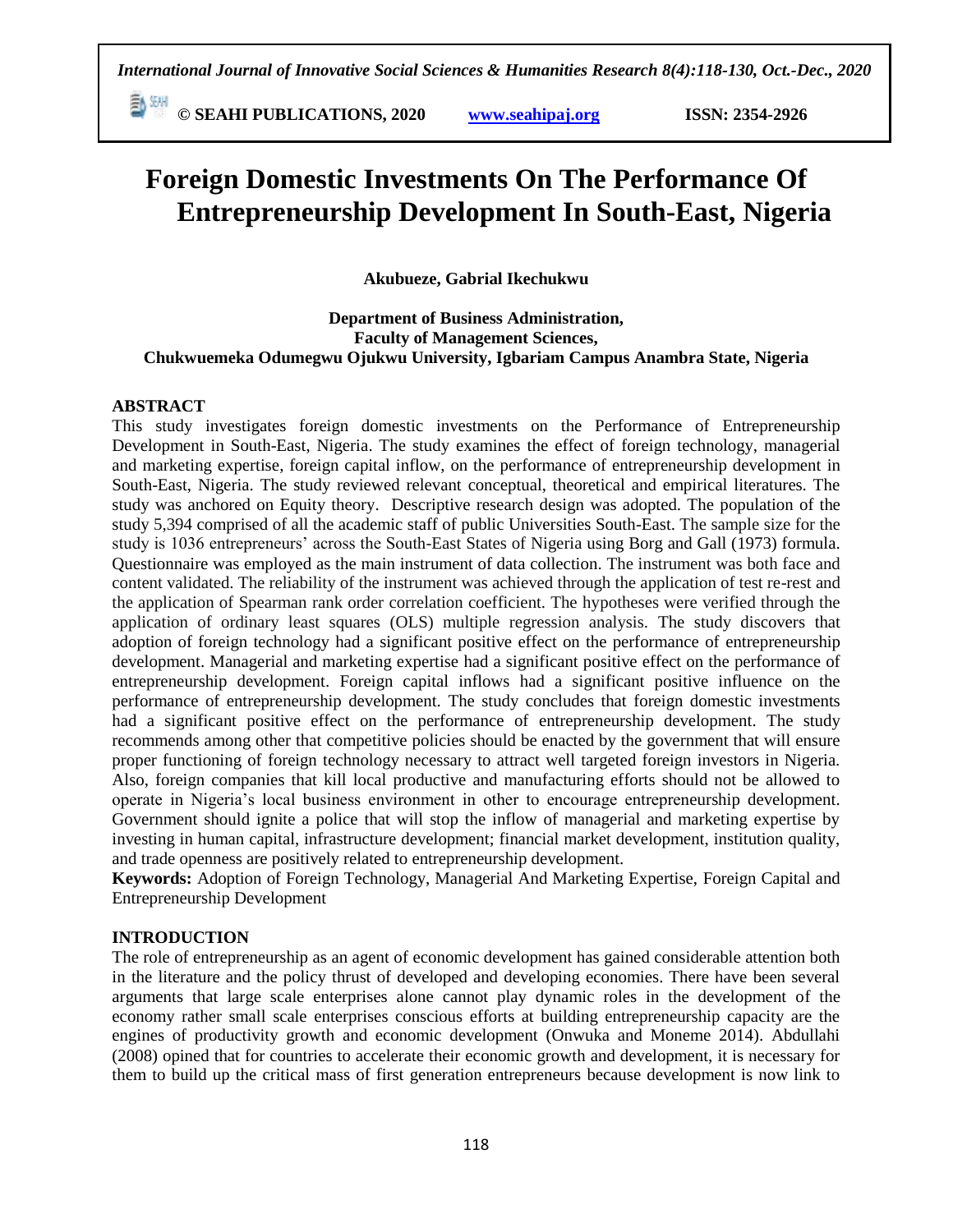entrepreneurship. Entrepreneurship as argued by Abdullahi (2008) stands as a vehicle to improve the entepreneurship. Entepreneurship as argued by Abdurian (2000) stands as a venience to improve the quality of life for individuals, families and communities and sustain a healthy economy and environment.

The acceptance of entrepreneurship as a central developmental force by itself will not lead to economic development and the advancement of private enterprises until an enabling environment necessary for entrepreneurship is created. The existence of such an environment largely depends on public policies promoting entrepreneurship development. Therefore, given the critical role of entrepreneurship in economic growth of any nation and considering the absence of adequate technology and capital formation in developing countries, many developing countries have embarked on policies to promote and strengthen entrepreneurship development, which requires access to market opportunities, employee training, international production networks, technology transfers and the introduction of new processes, and managerial skills and know-how in the domestic market (Onwuka and Moneme 2014).

The realization of the importance of FDI on entrepreneurship development had led to radical and pragmatic economic reforms by the Nigerian government. The reforms were designed to increase the attractiveness of Nigeria investment opportunities and foster the growing confidence in the economy so as to encourage foreign investors to invest in the economy. Ayanwale (2007) is of the view that Nigeria, joined the rest of the world in seeking FDI as evidenced by the formation of the New Partnership for Africa"s Development (NEPAD), which has the attraction of foreign investment to Africa as a major component. He stated further that FDI is assumed to benefit Nigeria, not only by supplementary domestic investment, but also in terms of employment creation, transfer of technology, increased domestic competition and other positive externalities.

According to Umah (2007), the reforms resulted in the adoption of liberal and market-oriented economic policies, the stimulation of increased private sector participation and elimination of bureaucratic obstacles. Over the past decades foreign-direct investment (FDI) has considered as the main engine of economic growth especially among emerging countries. The importance of FDI can be seen through the channels of technological transfer, new skill, knowledge and techniques in firms' production process, increase rivalry among the production for local and foreign producers, export and import as well as economic growth (Levine, 2017). Foreign Direct Investment (FDI) which is an investment made to acquire lasting interest in enterprises operating outside of the economy of the investor, has long been a subject of great interest in the field of international business development. In an era of volatile flows of global capital, the stability of FDI and its emergence as an important source of foreign capital for developing economies has once again renewed interest in its linkages with sustainable economic growth. FDI inflows contributed to a strengthening of the balance of payments in several African countries (Egbo 2010).

FDI encourages the inflow of technology and skills and fills the gap between domestically available supplies of savings, foreign exchange and government revenue. It also encourages the inflow of technology and skills (Todaro, 2007). In addition, gaps in entrepreneurship, managerial and supervisory personnel, organizational experience and expertise, innovation in products and production techniques are presumed to be partially or wholly filled by foreign investors. FDI have been adjudged to have a positive impact in the brewery industry and the economic growth at large that is likely to lead to an enlarged market size, which in turn will attract further FDI. Numerous studies have identified foreign direct investment, as key to other sectors of the economy, but relatively little research seem to have investigated foreign direct investment and the relation with manufacturing sector. There is need therefore for more research in the subject to determine the effect of foreign direct investment on entrepreneurship development in Nigeria.

#### **Statement of the Problem**

Nigeria entrepreneurship is faced with several constraints which hinder its development. Carter and Jones- Evans (2006) stated that the strategic problems of entrepreneurs are financial or capital shortage, marketing problems and customer concentration, management and inadequate skilled manpower, lack of systems and controls, and technology skills. In Nigeria, Arinaitwe (2002) wrote that entrepreneurs are faced with the problem of inadequate managerial skills and technical know-how, inadequate information as to business opportunities, and lack of capital and inaccessibility of loan to run the business. In line with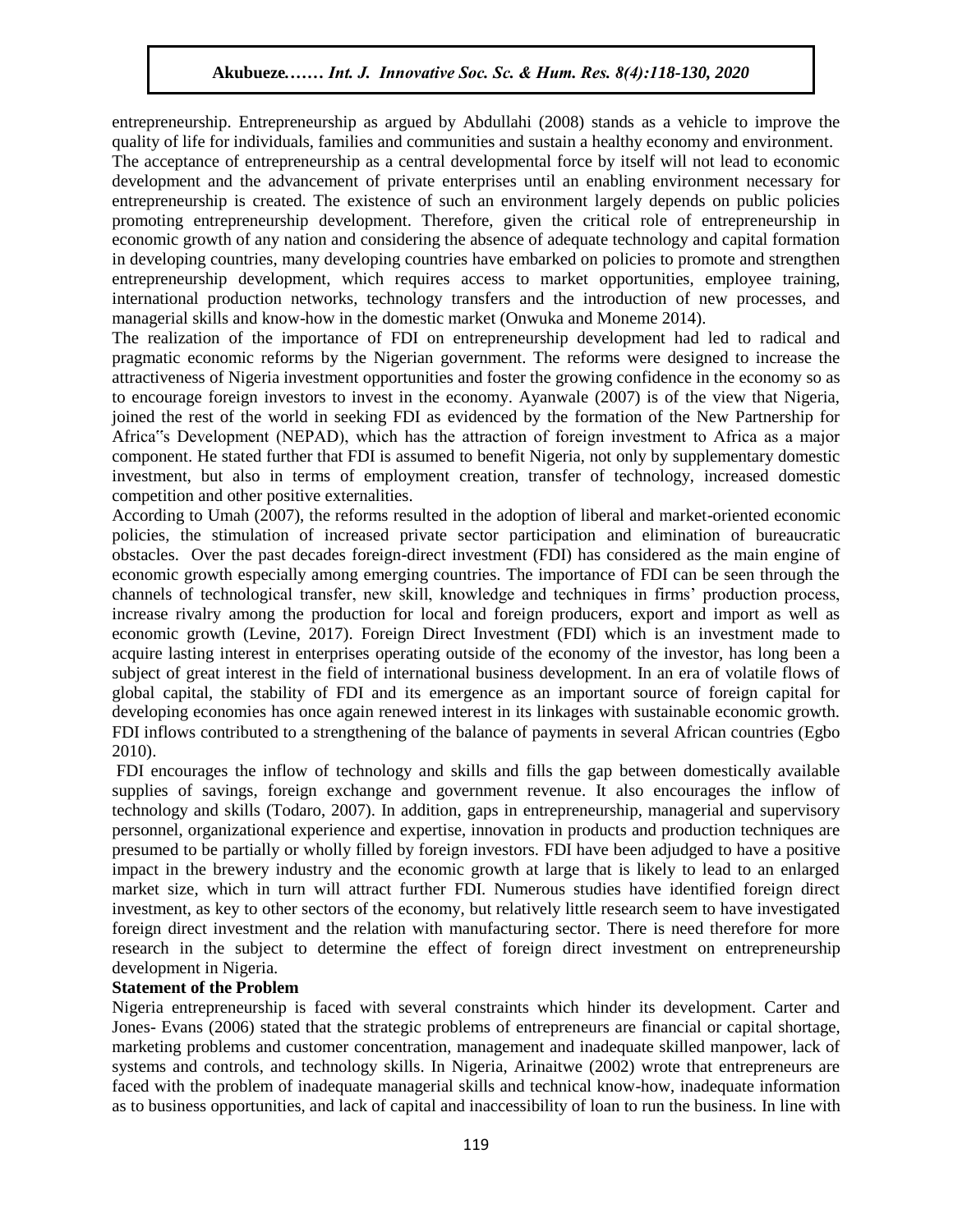this, Okpara and Wynn (2007) asserted that Nigeria entrepreneurs are constrained by lack of management this, Okpara and Wynn (2007) asserted that Nigeria entrepreneurs are constrained by fack of management<br>skills, financial resources, poor economic conditions, substandard goods etc. They make wrong decision as a result of poor information system, lack of formality, incompetence in using or affording new technological development that brings innovations. FDI is assumed to benefit entrepreneurship development, not only by supplementary domestic investment, but also provide much needed resources development, not only by supplementary domestic investment, but also provide much needed resources to developing countries such as capital, techniques of production, managerial and marketing expertise, advanced product and business practices, human capital development, brand and access to markets which are essential for developing countries to industrialize. However, while FDI generates a virtuous circle of higher productivity, increase skills, industry upgrading, and sophisticated indigenous firm, it can also be detrimental to entrepreneurship development in Nigeria if it crowds out domestic businesses, prevent independent development strategy fashioned around domestic technology and indigenous investors, distort domestic labour force through discriminatory remuneration and stimulates inappropriate consumption pattern. Therefore, the linkage between FDI and entrepreneurship development in Nigeria is yet unclear. In view of this, the study seeks to review how the embracement of FDI has contributed to the growth and development of entrepreneurial activities in Nigeria.

Entrepreneurship development depends critically on both domestic and foreign investments  $(Andenyangtso, 2005)$ . Osaghale and Amenkhieman (2007), Ohiorheman (2013), Fabayo (2003) and Aremu (2005) establish a relationship between FDI and entrepreneurship development in Nigeria. However, empirical studies of the effect of FDI on entrepreneurship development are concerned with either the overall effect on growth (or net welfare) or with specific aspects of the FDI impact on employment, technology, trade, entrepreneurship and other areas of the economy, such as, infrastructures, education and health.

Tarzi (2005) identify market size, market size growth rate, economic competitiveness, trade openness, infrastructure, and worker productivity as critical to the determinant of foreign direct investment as the constraint of entrepreneurship sectors in Nigeria. Okejiri (2003) revealed that one of the largest constraints for the high productivity of the Nigeria's entrepreneurship sector are, the low level of technology; as advancements in technology are changing the entrepreneurship sectors of countries all over the world. Developing countries are rapidly adopting new technologies so that they can secure higher productivity and revolutionize their entrepreneurship industry. Unfortunately, the Nigerian entrepreneurship companies are still not focusing enough on acquiring modern machinery and as mentioned, up to now they are still using the same methods and machinery that were introduced as far back as the 1960s and 1970s.

This stagnant, almost stubborn, mindset greatly limits this solution for the future growth of the sector. The reasons behind the low growth and performance of the Nigerian entrepreneurship sector during the last few years include "high production costs caused by energy, high interest and exchange rates, influx of inferior and substandard products from other nations, multiplicity of taxes and levies, poor sales partly as a result of low purchasing power of the consumers, bogged down with delay in clearing consignments due to existence of multiple inspection agencies at the ports, (MAN, 2007). There is a conflict finding on the effect of foreign direct investment on entrepreneurship development in South-East, Nigeria that has not being resolve prompted the researcher to investigate if there is a positive or negative or significant effect of FDI on entrepreneurship development in South-East, Nigeria.

#### **Objective of Study**

The main objective of this study is to investigate the effects of foreign domestic investments on the performance of entrepreneurship development in Nigeria.The specific objectives are to:

- 1. Determine the effect of adoption of foreign technology on entrepreneurship development in South-East, Nigeria.
- 2. Examine the influence of managerial and marketing on the performance entrepreneurship development in South-East, Nigeria.
- 3. Investigate the effect of foreign capital inflows on the performance entrepreneurship development in South-East, Nigeria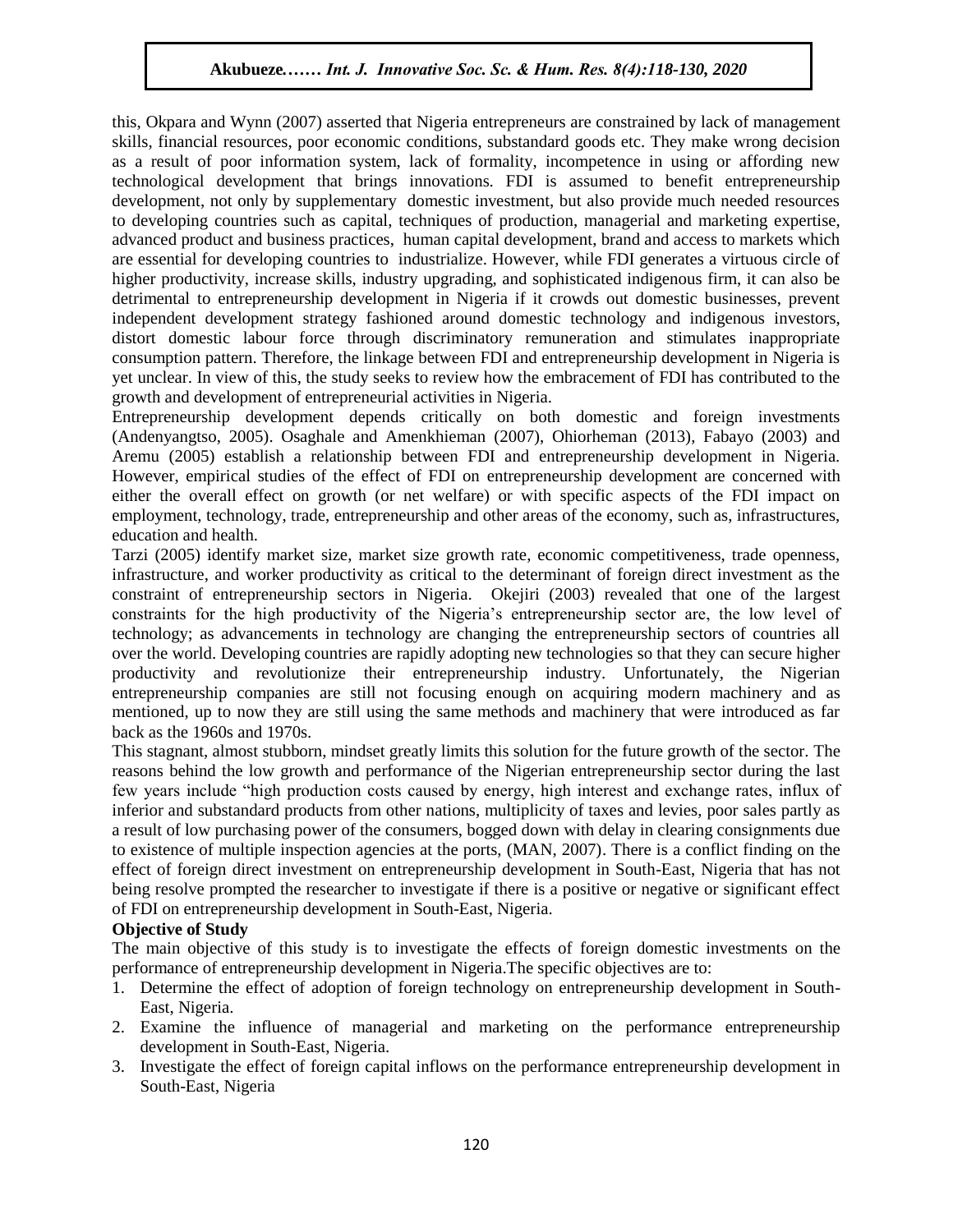#### **Research Questions**

In line with the objectives of the study, the following research questions were formulated to guide this research work.

- 1. To what extent does adoption of foreign technology influence the of performance entrepreneurship development in South-East, Nigeria?
- 2. To what degree does managerial and marketing expertise affect the of performance of entrepreneurship development in South-East, Nigeria?
- 3. To what extent do foreign capital inflows affect the performance of entrepreneurship development in South-East, Nigeria?

#### **Hypotheses**

The following hypotheses were formulate to guide the study at 0.05 level significant

H1: Adoption of foreign technology has no significant positive effect on the performance of entrepreneurship development in South-East, Nigerian

- $H_2$ : Managerial and marketing expertise has no significant positive effect on the performance of entrepreneurship development in South-East, Nigerian
- H3: Foreign capital inflows have no significant positive influence on the performance of entrepreneurship development in South-East, Nigerian.

#### **REVIEW OF RELATED LITERTURE**

# **Conceptual Framework 2021**

#### **Foreign Direct Investment (FDI)**

Foreign direct investment (FDI) is a direct investment into production or business in a country by an individual or company of another country, either by buying a company in the target country or by expanding operations of an existing business in that country. Foreign direct investment is in contrast to portfolio investment which is a passive investment in the securities of another country such as stocks and bonds (Adeleke, Olowe & Fasesin 2014). Foreign direct investment represents a veritable source of foreign exchange and technological transfer, especially to a developing economy like Nigeria. It can be analyzed in terms of inflow of new equity capital (change in foreign share capital), re- invested earning (unremitted profit), trade and supplier's credit, net inflow of borrowing and other obligations from the parent company or its affiliates (Nwankwo, Ademola, and Kehinde 2013).

The United Nations defined foreign direct investment (FDI) as investment in enterprise located in one country but effectively controlled" by residents of another country (UNCTAD, 2009). Foreign direct investment is the distinctive feature of multinational enterprise hence; a theory of foreign direct investment is also a theory of the multinational enterprise as an actor in the world economy (Ekpo, 2010). Agada and Okpe (2012) saw FDI as an attempt by individuals, groups, companies and government of a nation to move resources of productive purpose across its country to another country with the anticipation of earning some surplus. Otepola (2012), asserted that FDI has emerged as the most important source of external resource flows to developing countries over the years and has become a significant part of capital formation in these countries, though their share in the global distribution of FDI continue to remain small or even declining.

Foreign Direct Investment (FDI) is the process where people in one country obtain ownership of assets for the purpose of gaining control over the production, distribution and other activities of a firm in a foreign country (Moosa, 2012). Jenkin and Thomas (2002) are of opinion that FDI is expected to contribute to economic growth include the provision of foreign capital as well as crowding in additional domestic investment. By promoting both forward and backward linkages with the domestic economy, additional employment is indirectly created and further economic activity stimulated. Adegbite and Ayadi (2010) stated that FDI helps fill the domestic revenue-generation gap in a developing economy, given that most developing countries' governments do not seem to be able to generate sufficient revenue to meet their expenditure needs. Other benefits are in the form of externalities and the adoption of foreign technology. Foreign direct investment includes; external resources including technology, managerial and marketing expertise and capital. All these generate a considerable impact on host nation's productive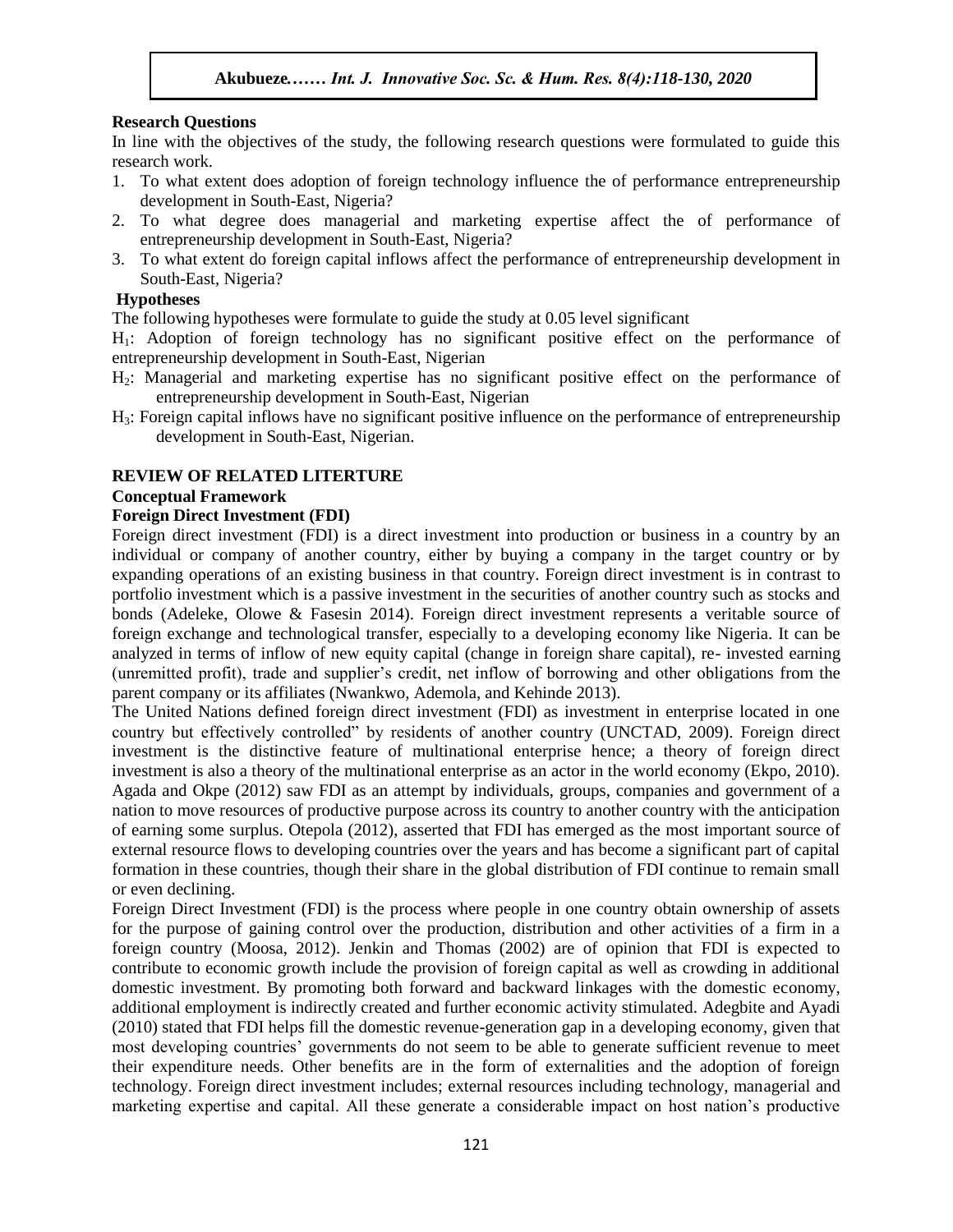capabilities and the success of government policies of stimulating the productive base of the economy edpabilities and the success of government ponetes of summaring the productive base of the economy depend largely on her ability to control adequate amount of FDI comprising of managerial, capital and technological resources to boast the existing production capacity (Omankhanlen, 2011).

Graham and Spaulding (2015) posit that foreign direct investment plays an extraordinary and growing role in global business. It can provide a firm with new markets and marketing channels, cheaper ole in global business. It can provide a firm with new markets and marketing channels, cheaper production facilities, access to new technology, products, skills and financing. For a host country or the foreign firm which receives the investment, it can provide a source of new technologies and management skills and as such can provide a strong impetus to economic development. In literature, many factors have been identified to determine the flow of FDI in the host country. property.

Using indices of dependence and development as a mirror of Nigeria economic performance, (Oyaide, 2017) concluded that foreign direct investment engineer both economic dependence and growth. In his opinion, foreign direct investment causes and catalyzes a level of growth that would have been impossible without such investment. This is, however, at the cost of economic dependence. Although a lot of studies that there exists a positive relationship between foreign direct investment and economic growth in Nigeria, there is a consensus among economist that the countrys growth rate would have a positive impact on foreign direct investment. The prospect of that foreign direct investment will be profitable is brighter if the nation's economic health is better and the growth rate of gross domestic product is higher (Onu, 2012).

Biersteker (2018) observes, the best way to assess the role and impact of foreign direct investment in developing countries is to study the objectives of foreign investors and host economies for their involvement in foreign direct investment. Although foreign direct investment has some potential risk, both economic theory and empirical evidence suggest that foreign direct investment has likely potential positive impact on developing host countries. The question to be addressed, therefore, should be how developing economies can maximize the benefits of foreign direct investment to their advantage. If foreign direct investment is to truly be a positive – sum game for both foreign investors and host economies, costs and benefits of foreign direct investment should be weighed carefully, particularly by the host countries in search of economic growth.

#### **Entrepreneurship Development**

Entrepreneurship development is the process of improving the techniques and knowledge of enterprise through different training and classroom programs. The whole point of entrepreneurship development is to multiply the number of entrepreneurs (Mbah, Ukwuani, and Okonkwo 2017)**.**. By doing this, the pace at which new businesses or ventures are made gets better. On a broader level, this makes room for employment and improves the economy of a company or country. Entrepreneurship development targeted at individuals who want to start or possibly expand a business. Entrepreneurship development also focuses a lot on enhancing the ideas and potential of an entrepreneur. Entrepreneurial development will encourage entrepreneurs to create fresh enterprises, new commercial activities, and new economic sectors. They will generate jobs for others; produce goods and services for society; introduce new technologies and improve or lower cost outputs; and earn foreign exchange through export expansion or the substitution of imports. Entrepreneurial development will mobilize domestic savings and utilization of local resources, (/www.vanguardngr.com/2016).

#### **2.2 Theoretical Framework**

Theoretically, this work was anchored on neo liberals theory by Matzner, (1996). Neo Liberals Theory which argues that FDI provides vast benefits to entrepreneurship development of host economy, (Matzner, 1996). This theory tried to describe how FDI brings advanced knowledge and value in the form of superior management qualities, business ethics, entrepreneurial attitudes, human capital development, and better production techniques in their host economies thereby exposing indigenous entrepreneurs to foreign and advance method of business practices. Also, FDI leads to the development of entrepreneurship of host economy by developing linkages with domestic investors in terms of research and development (R&D) networks, backward linkages with suppliers, that is, the extent to which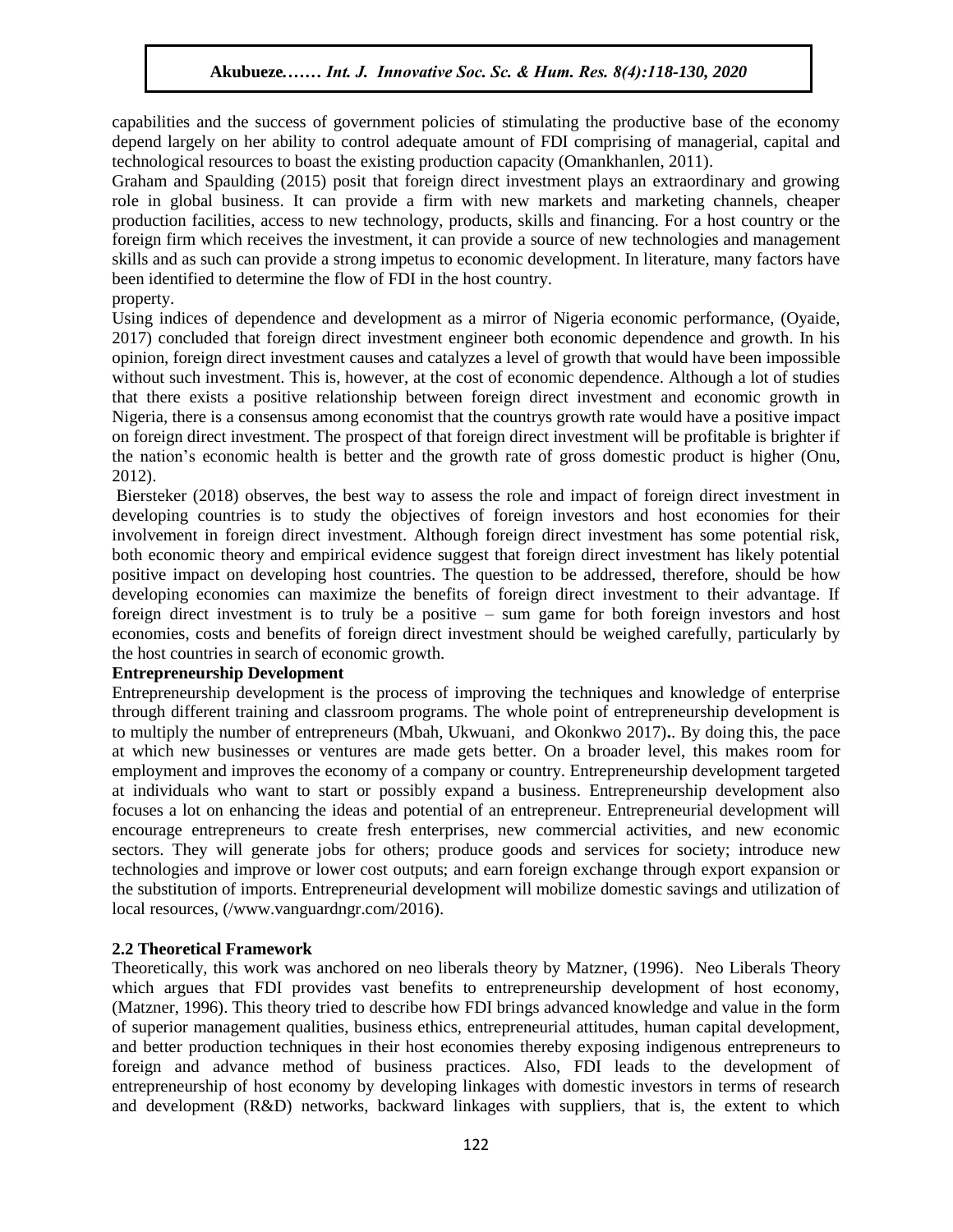components, materials and services are sourced from within the host economy, and finally forward  $\frac{1}{2}$ linkages with customers such as marketing outlets, which may be outsourced locally.

#### **Empirical Review**

Several studies have investigated effect of FDI on entrepreneurship development for example Wakyereza, (2017) examined the impact of foreign direct investment (FDI) on entrepreneurship development, employment and poverty reduction in Uganda. This study covers the sample period 1985- 2014 employing time-series data. To achieve this end, the study brought together the dependent variables as well as FDI and other explanatory variables as a pioneer in economic analysis in the context of Uganda as a least developed nation. In this respect, first cointegration analysis was introduced to capture long-run relationships among variables. Second, to capture short-run relationship among variables a systems simultaneous equation was developed. This is because Vector Autoregressive (VAR) treats all variables as endogenous. In this way through a simultaneous equation endogenous and exogenous variables are identified. Following this approach, employing VAR through Vector Error Correction Mechanism (VECM) procedure the simultaneous equation was simulated. The study further conducted ex-ante forecasting involving impulse response and variance decomposition simulations as well as ex-post forecasting to evaluate the period under study. Also the study examined causality relationships among series using VECM Granger causality approach that is utilised to understand short-run causality as well as endogeneity among variables via F-/Wald test simulation. Later, the systems simultaneous equation aforementioned is estimated employing Ordinary Least Square (OLS) to measure the impact of FDI and other explanatory variables on Uganda's entrepreneurship development employment and poverty reduction. Empirical findings indicate that FDI contributes to Uganda's entrepreneurship development, employment and poverty reduction. However, though FDI contributes to entrepreneurship development, the coefficient is negative. The study finds tourism as important tool for entrepreneurship development, poverty reduction, and employment through spill-over effects and human capital as well as accelerating tourism-induced foreign investments into the country. A further review of findings indicate that Uganda's local resources such as employment of labour force and human capital play an important role in contributing to economic growth and poverty reduction. This is because variance decomposition innovations indicate that employment will cause the greatest fluctuations in entrepreneurship development and poverty reduction in Uganda. Therefore, since impulse response indicates that employment will decline setting up mechanisms that create employment so as to accelerate economic growth and reduce poverty is important. Regarding, declining TFP the study recommends first, a review of the nation's monetary, fiscal and commercial policies as well as further human capital development. Hamza, (2017) examined the impact of foreign direct investment (FDI) on the growth of the Nigerian entrepreneurship. Multiple regression analysis with Ordinary Least Square (OLS) econometric technique on a time series secondary data from 1990 to 2010 obtained from CBN Statistical Bulletin, Volume 19, 2008. This will enable us reach conclusions on the impact of foreign direct investments on the growth on Nigerian entrepreneurship. The study applies time series data drawn from foreign direct investment, exchange rate investment in infrastructure, openness, gross domestic in Nigeria. The Gross Domestic Product (GDP) was used to capture the entrepreneurship development our study as stated earlier covers the period of 1990-2012. The data were sourced from Central Bank of Nigeria statistical bulletin. The technique adopted for data analysis in the study is a multiple regression analysis with Ordinary Least Square (OLS) econometric technique on a time series secondary data from 1990 to 2010 obtained from CBN Statistical Bulletin, Volume 19, 2008. Endogenous or dependent variable is Gross Domestic Product (GDP). It will be regressed on the following exogenous variables thus; Infrastructural Development (IFD), exchange rate (EXR), and Openness (OPN). This research has contended that Foreign Direct Investment (FDI) can have important positive effects on a host country's development effort. In addition to the direct capital financing it supplies, FDI can be a source of valuable technology and technical knowhow while fostering linkages with local firms that help jumpstart an economy. Based on these arguments, industrialized and developing countries have offered incentives to encourage foreign direct investments (FDI) in their economies. We examine the future policies for Nigeria and possible way outs**.**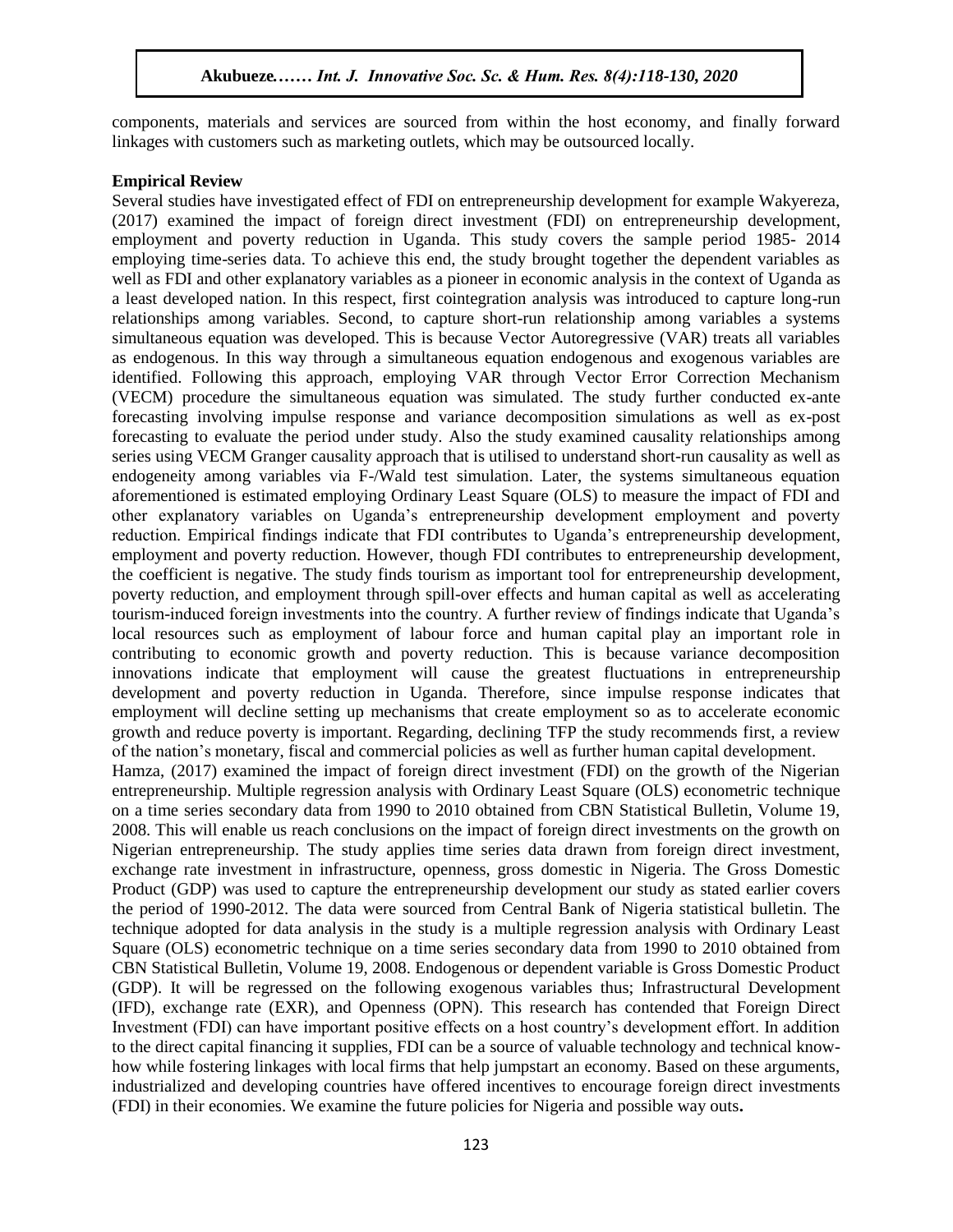Niyi and Ismaila (2017) investigated the effect of foreign direct investment (FDI) on entrepreneurship development in Nigeria. The empirical literatures reviewed showed divergent views as regards the impact of FDI on entrepreneurship development. To this end, this study employed a simple regression analysis of the OLS to test the effect of FDI on economic growth measured by the GDP. Secondary data were  $\frac{1}{2}$ .  $\frac{1}{2}$ collected from the CBN Statistical Bulletin for a period of 15 years (2001-2015). The result of the regression analysis showed that FDI largely promotes economic growth. A positive relationship was also found between economic growth (GDP) and exchange rate. It was suggested that the authorities and the policy makers should evolve appropriate and conducive policies as well as necessary incentives to policy makers should evolve appropriate and conducive policies as well as necessary incentives to encourage FDI. A suitable exchange rate regime that is conducive for attracting foreign investors should also be looked into. All these, among others enable a country to effectively attract foreign direct investment with all its implications for rapid and sustainable economic growth.

Akanyo and Ajie (2015) evaluated the impact of capital flows on the level of entrepreneurship development in Nigeria within the time period of 1981 and 2012. The study employed the growth rate of real Gross Domestic Product as the dependent variable while the independent variables included real aggregate stock of external assets and liabilities to GDP (SAL), the stock of liabilities as a share of GDP (SLD), the ratio of inflows and outflows of (FDI and portfolio flows) to GDP (DPF) and the ratio of inflows of capital (FDI and portfolio inflows) to GDP (DPI). The study employed Johansen cointegration test, ECM and variance decomposition tests. The study found that net capital flow significantly and positively influenced the level of entrepreneurship development in Nigeria.

Okafor, Ugwuegbe and Ezeaku (2016) investigated the relationship between foreign capital inflows and entrepreneurship development in Nigeria for the period, 1981-2014. In this study, foreign capital inflows had Foreign Direct Investment, Foreign Portfolio Investment and Foreign Aid as proxies, on entrepreneurship development. The study employed annual data generated from CBN statistical bulletin and Toda Yamamoto test of causality was used to determine the relationship between foreign capital inflow and entrepreneurship development in Nigeria. The result revealed that there is bi-directional causality running from entrepreneurship development**.** It also indicated that there is a unidirectional causality between FPI and entrepreneurship development. Furthermore, the result showed a unidirectional causality between GDP and FA with causation running from FA to GDP. Finally, the joint causation between all the components of foreign capital inflow i.e. FDI, FPI, FA and GDP indicates that an increase in foreign capital inflow causes entrepreneurship development to increase positively. And so, government should design policies and programs to enhance the inflows of foreign capital as they will accelerate the speed of entrepreneurship development.

Fashina, Asaleye, Ogunjobi and Lawal (2018) investigated the link between aid and entrepreneurship development in promoting economic growth of Nigeria. The study used two models; the first model was used to test the validity of the medicine model in Nigeria; while the extended model was used to investigate the effect of aid and entrepreneurship development on growth using Engle-Granger and Vector Error Correction Model (VECM) estimation techniques respectively. The findings from the first model suggested that persistent increase in foreign aid flows beyond a particular point (the optimal point) may adversely affect growth thus confirming the proposition of the Medicine Model. Evidence from the study's extended model indicated that growth in Nigeria is sensitive to entrepreneurship development shock via education while the response from aid shock is trivial in the long run. The mechanism through which aid impacts economies is influenced by many heterogeneous factors, notably; the role played by the recipient governments is often not considered. The implication of the results is that government expenditures on education with additional inflows of aid can promote economic growth in Nigeria.

Yiew, and Lau, (2018) investigated the role and the impact of foreign aid (ODA) on entrepreneurship development using 95 developing countries as the sample. Foreign direct investment (FDI) and population (POP) were included as the control variables. The panel data results indicate that a U-shape relationship existed between foreign aid and entrepreneurship development (Wamboye, 2012; Gyimah-Brempong & Racine, 2014). Initially, foreign aid negatively impacted the countries' growth and over a period of time, it positively contributed to entrepreneurship development. Further, the results strongly supported the view that both FDI and POP are more important determinants of HDI, implying that HDI is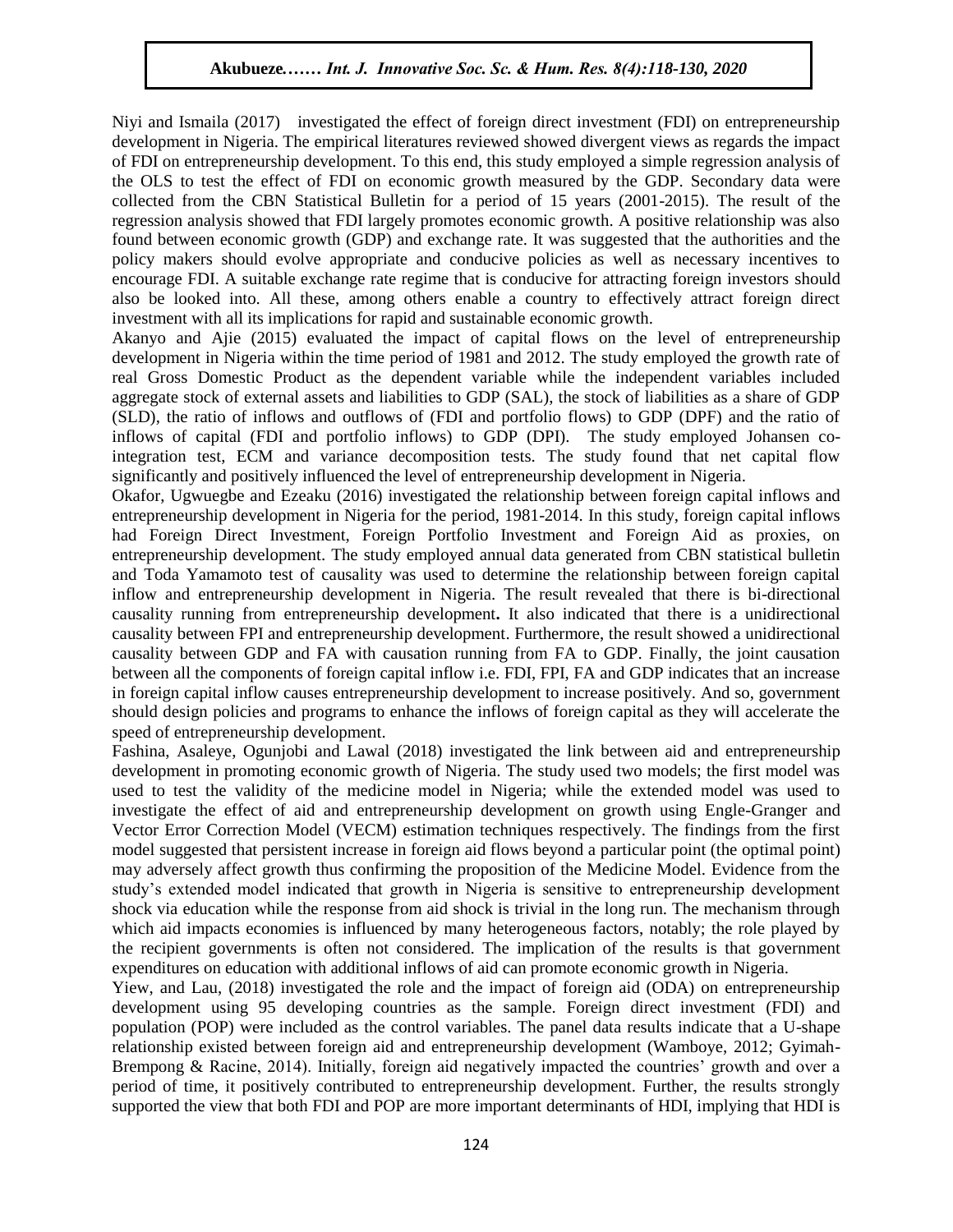less likely to depend on ODA. Strengthening the legal framework would be essential for these countries while their over dependency on the influx of ODA might lead to negative impacts on entrepreneurship development as a whole. Importantly, effective management of foreign aid would ensure the Sustainable Development Goals (SDG) is achieved entrepreneurship development

Wasiu, and Mubaraq (2018) examined the relationship between foreign capital flows and entrepreneurship development in Nigeria by collecting annual data over the period of 1986 to 2015 from various sources. The study employed a combination of stationary and non-stationary series. Similarly, irrespective of specifications, the study reported the absence of a long-run relationship between entrepreneurship development and its determinants in Nigeria. Furthermore, owing to absorptive capacity constraints (such as, infrastructural deficit, underdeveloped local financial market and negative and/or very weak positive spill-over effect on domestic investment), net FDI inflows exerted positive short-run influence on entrepreneurship development, while net portfolio flows and net foreign remittance had significant negative short-run effects on entrepreneurship development. Also, lower levels of net foreign aids and net external debt promote entrepreneurship development, while excessive levels of these flows dampened entrepreneurship development. All these implied that the relationship between foreign capital flows and entrepreneurship development in Nigeria is both linear and nonlinear. It was therefore recommended that policy makers in Nigeria should encourage the inflow of capital that would be recommended that policy makers in integria should encourage the inflow of capital that would be beneficial to the nation, in terms of stimulating domestic investment and entrepreneurship development. Putting measures in place to develop the nation's financial sector was also suggested to attract and make efficient use of capital flows in the country

#### **METHODOLOGY**

The study adopted descriptive survey design because a sample of the population of interest was collected, analyzed and the result generalized for the entire population of interest. Descriptive survey has to do with the selected sample of the population in a study and use of questionnaire as the instrument for data collection is common with survey studies. The study took place in South-East geo-political zone of Nigeria, comprising Abia, Anambra, Ebonyi, Enugu and Imo States. The researcher collected the necessary data from the target population located in the States mentioned above.The population for this study consists of 5,394 entrepreneurs located in the South-East States Nigeria. The following figures were identified for each state in the study respectively: Abia State – 1,352; Anambra State – 1,231; Ebonyi State – 793; Enugu State – 1,003 and Imo State – 1,015. The data for the study as mentioned earlier is principally from primary source through the administration of questionnaire instrument. Sample size of 1052 was obtain using a formula developed by Borg and Gall in 1973. The instrument was both face and content validated. The reliability of the instrument was achieved through the application of a method known as test re-rest.

#### **Method of Data Analysis**

The data generated in the study were analyzed in two main sections which are answer to the research questions and test of hypotheses. Accordingly, the research questions were analyzed through simple percentages using summary statistics of percentages and Pearson correlation coefficient on the data that were presented in a Likert scale format which was used in the determining whether the data contained multicollinearity or orthogonal relationship. On the other hand, the hypotheses were verified through the application of ordinary least squares (OLS) multiple regression analysis. All tests were conducted at 0.05 level of significance.

#### **DATA PRESENTATION AND ANALYSIS**

The data generated in this study were presented and analyzed in three main sections namely, demographic data of the respondents, answer to the research questions and test of hypothesis. In doing the analysis, frequency tables and simple summary statistics were used to analyze the demographic characteristics of the respondents and the research questions which were structured to take the format of the Likert scale Pearson Correlation and Ordinary Least Squares (OLS) multiple regression analysis were used to test and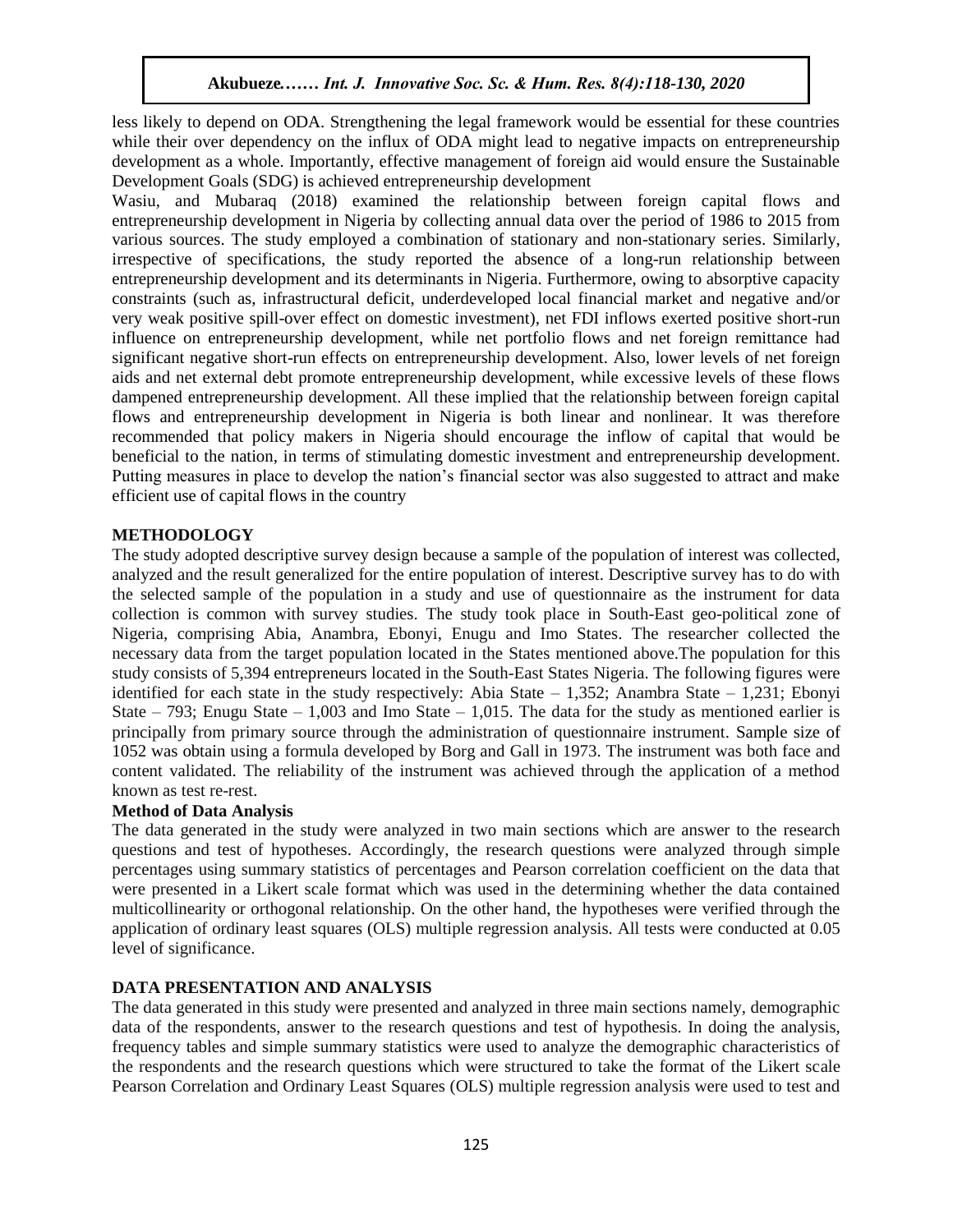verify the various null hypotheses formulated to guide the objectives of the study and strengthen the analysis.

#### **Test of Hypotheses**

Test of Hypotheses<br>Hypothesis is a tentative answer to the problem of the research being investigated and it is also an answer which has no evidence supporting it until full investigation is carried out. In the light of this, the hypotheses formulated to guide the objectives of this study and strengthen the analysis. Actually, the main ny points is to minimized to guide the objectives of this study and strengthen the analysis. Actually, the main<br>objective of hypothesis is to provide a starting point for investigating a research problem and at the same time to direct and adequately guide the investigation, with the sole purpose of ensuring that the research does not deviate from the main focus (Akuezuilo and Agu, 2007). The tests were conducted to verify the claims of the null hypotheses so as to be properly guided in taking decisions concerning the results of the claims of the null hypotheses so as to be properly guided in taking decisions concerning the results of the hypotheses. The hypotheses were set mainly to determine the effect of various competencies on the growth of business enterprises. Answers to the research questions have already shown that the acquisition of the said competencies are quite necessary to successful entrepreneurship but the hypothesis aspect is  $\frac{1}{\sqrt{2}}$ still very necessary to confirm whether the answers are statistically significant or whether they occurred by chance.

| Model                    | Unstandardized |            | Standardized             |        | Sig. |
|--------------------------|----------------|------------|--------------------------|--------|------|
|                          | Coefficients   |            | Coefficients             |        |      |
|                          |                | Std. Error | Beta                     |        |      |
| $1$ (Constant)           | $-.187$        | .207       | $\overline{\phantom{a}}$ | $-741$ | .454 |
| Foreign Technology       | .717           | .053       | .711                     | 11.203 | .000 |
| Managerial and Marketing | .189           | .047       | .693                     | 4.526  | .000 |
| Expertise                |                |            |                          |        |      |
| Foreign Capital Inflows  | .178           | .059       | .754                     | 3.148  | .010 |

## **Table 4.15: Coefficients of the Predictor Variables, t-values and the Significant Level**

a. Dependent Variable: Entrepreneurship Development.

Table 4.15 presents the coefficients of the respective variables as well as the t-values and the probability levels. As could be seen from the table also, many of the predictors have high coefficients. For instance, predictors such foreign technology, managerial and marketing expertise, foreign capital inflows, overseas development assistance and foreign portfolio investment are quite high in predicting the dependent variable, entrepreneurship development. It is also worthy of note that all the expected signs the a priori, obeyed the theoretical expectations.

#### **Test of Hypotheses**

The formulated hypotheses we re-stated in this section of the analysis to ensure that the objectives as well as the research questions are well located in the hypotheses which we are testing to establish that the answers to the research questions did not occur by chance but with statistical significance. All tests were conducted at 0.05 level of significance. That being the probability at which we were willing to risk type I error.

H0: Adoption of foreign technology has no significant positive effect on the performance of entrepreneurship development in South-East, Nigeria

H1: Adoption of foreign technology has no significant positive effect on the performance of entrepreneurship development in South-East, Nigerian

- $H<sub>02</sub>$ : Managerial and marketing expertise has no significant positive effect on the performance of entrepreneurship development in South-East, Nigeria
- H1: Managerial and marketing expertise has no significant positive effect on the performance of entrepreneurship development in South-East, Nigeria
- $H<sub>03</sub>$ : Foreign capital inflows have no significant positive influence on the performance of entrepreneurship development in South-East, Nigeria
- $H_1$ : Foreign capital inflows have no significant positive influence on the performance of entrepreneurship development in South-East, Nigeria.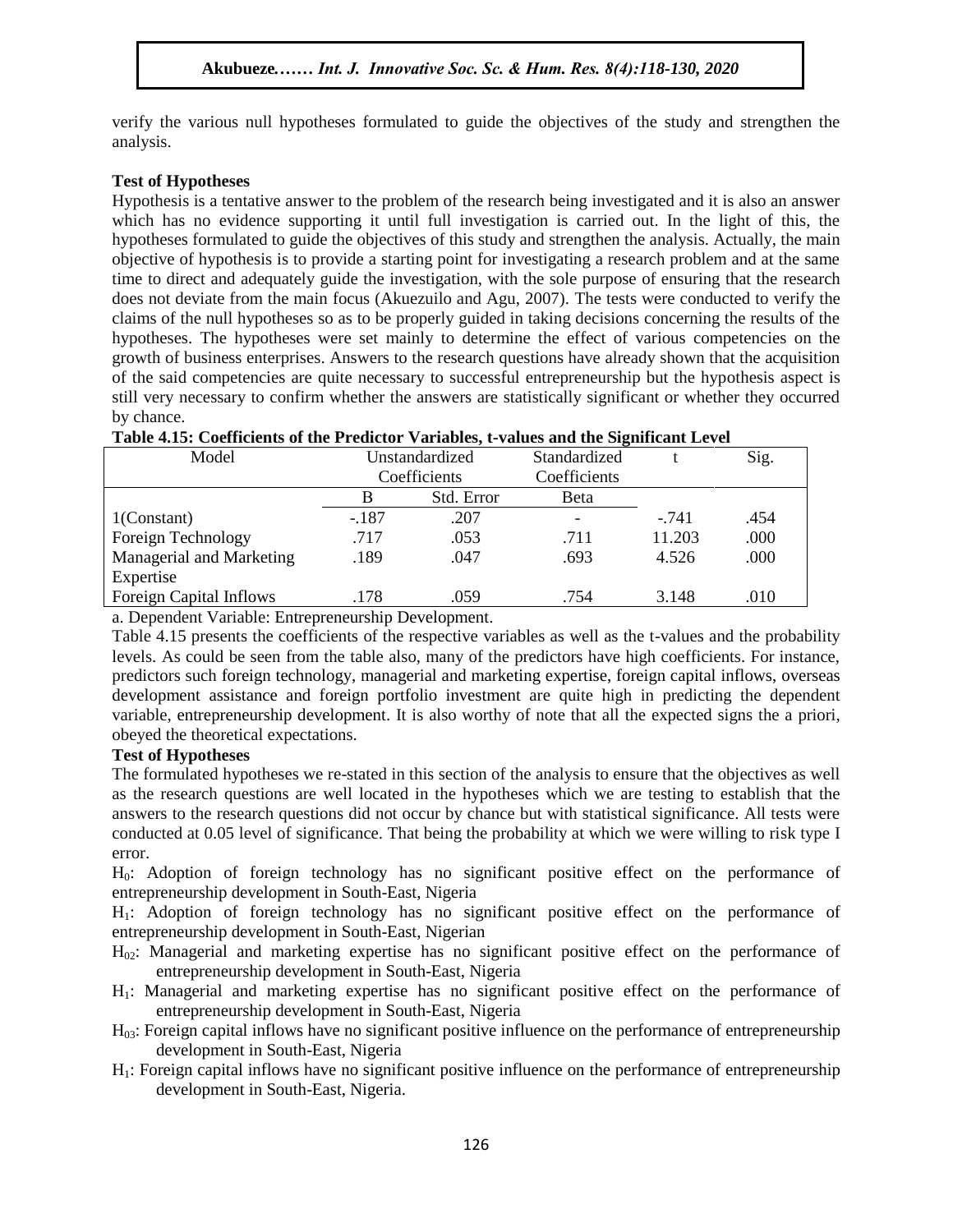| $ED = -18/10$ , $11$ MME+0.693FCI + 0.734ODA + 0.688FPI + 0.525 |         |                    |      |        |      |  |  |  |  |
|-----------------------------------------------------------------|---------|--------------------|------|--------|------|--|--|--|--|
| (4.526)<br>(11.203)                                             | (3.148) | (2.873)<br>(3.715) |      |        |      |  |  |  |  |
| (0.000)<br>(0.000)                                              | (0.010) | (0.000)<br>(0.001) |      |        |      |  |  |  |  |
| Foreign Technology                                              | .717    | .053               | .711 | 11.203 | .000 |  |  |  |  |
| Managerial and Marketing                                        | .189    | .047               | .693 | 4.526  | .000 |  |  |  |  |
| Expertise                                                       |         |                    |      |        |      |  |  |  |  |
| <b>Foreign Capital Inflows</b>                                  | .178    | .059               | .754 | 3.148  | .010 |  |  |  |  |

The estimated functional equation (model) can be written as follows:  $ED = -187+0.711MME+0.693FCI + 0.754ODA + 0.688FPI + 0.525$ 

### **Interpretation of Regression Results**

In interpreting the regression results, we considered the value of the coefficients  $(\alpha)$ , t-statistic and the significance level.

From Table 4.15, the values of the regression coefficients, shows that relative contributions in predicting the dependent variable which is this case is entrepreneurship development. The decision rule about the significance of the coefficient or otherwise was based on the interpretation of the results.

Starting with the coefficient of foreign technology which is represented by  $\alpha_1$ , the value is .711 which means that when foreign technology is increased by one unit, performance of entrepreneurship means that when foreign technology is increased by one unit, performance of entrepreneurship development would increase by 7.1 percent if other variables in the functional equation are held constant. The t-value of 11.203 and the probability level of .000 corresponding to the coefficient shows that it is significant. This is because the probability level  $0.000$  is less than  $0.05$  level of significance set for the study.

#### **Decision Rule I**

At 0.05 level of significance and t-value (11.203), the coefficient is positive and significant. Consequently, we reject the null hypothesis and accept the alternative which suggests that foreign technology affects the performance of entrepreneurship development positively and significantly.

In a related development, the coefficient of managerial and marketing expertise represented by  $\alpha_2$  in the model had the value of .693. This means that managerial and marketing expertise is increased by one unit, performance of entrepreneurship development will increase by 6.9 percent when other variables in the functional equation (model) are held constant. The t-value of 4.526 and the probability level of .000 corresponding to the coefficient show that the coefficient is significant because .000 is less than 0.05 level of significance set for the study.

#### **Decision Rule II**

At 0.05 level of significance and t-value of 4.526, the coefficient is positive and significant. Given the weight of evidence against the null hypothesis, it was rejected while the alternative which suggests that the development of managerial and marketing expertise will lead to the performance of entrepreneurship development was accepted.

In a similar vein, the coefficient of foreign capital inflows represented by  $\alpha_3$  in the model is .754 and it means that when foreign capital inflows is increased by one unit, performance of entrepreneurship development will increase by 7.5 percent if other factors in the functional equation (model) are not allowed to vary. The t-value of 3.148 and the probability level of 0.10 corresponding to the coefficient show that the coefficient is positive and significant because .010 is less than the significance level 0.05 set for the study.

#### **Decision Rule III**

At 0.05 level of significance and t-value of 3.148, the coefficient is significant and positive. Consequently, the null hypothesis was rejected while the alternative which suggests that the development of foreign capital inflows by the entrepreneurs lead to the performance of entrepreneurship development was accepted.

For the overseas development assistance (ODA), the coefficient is represented by  $\alpha_4$  in the model and it has the value of .754 which means that when overseas development assistance is increased by one unit,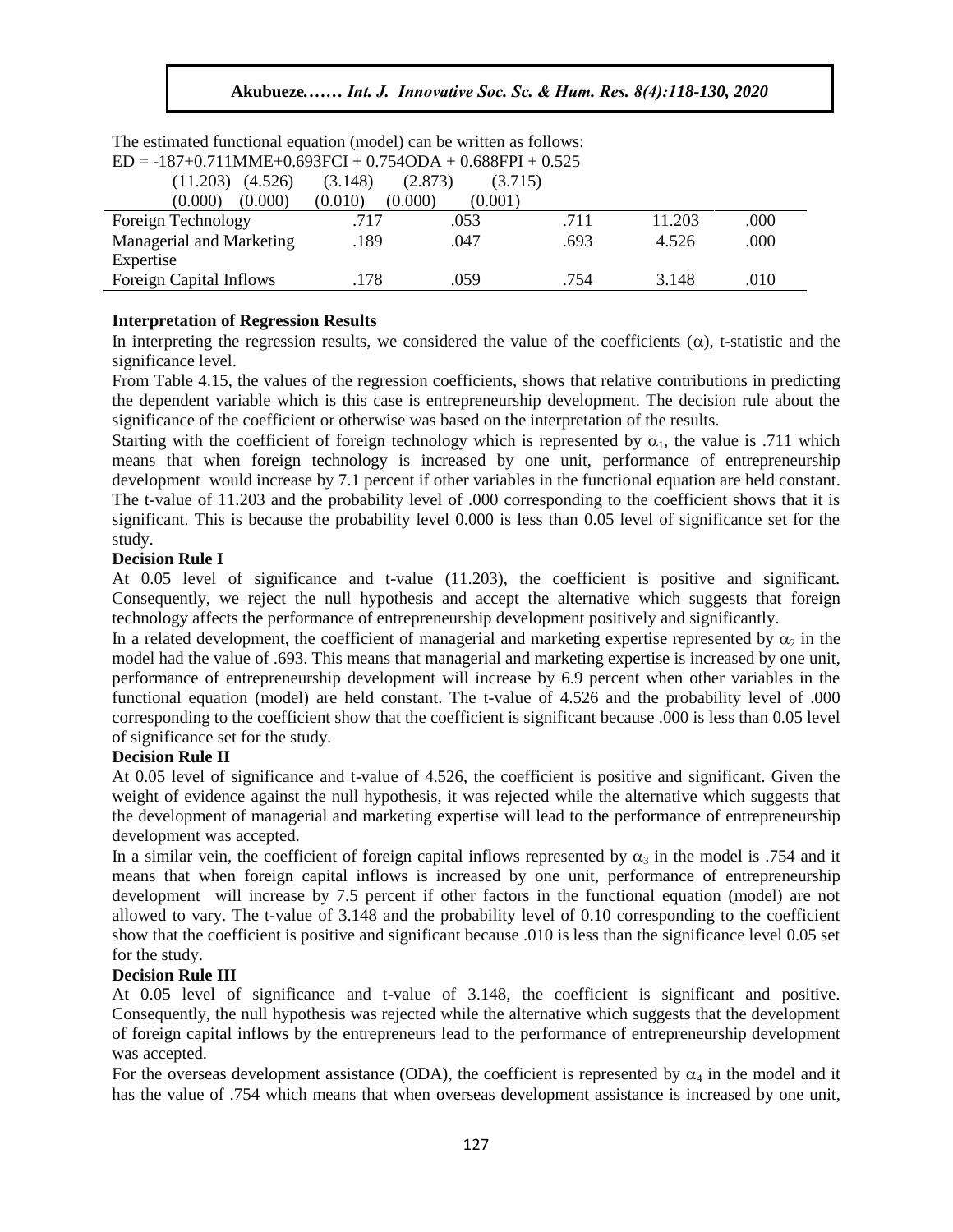entrepreneurship development will increase by 7.5 percent if other variables in the model are not allowed to vary. The t-value of 2.873 and the probability level .000 corresponding to the coefficient shows that the coefficient is positive and significant because .000 is less than 0.05 level of significance set for the study. **Summary of Findings** 

The finding shows that:

- 1. Adoption of foreign technology had a significant positive effect on the performance of entrepreneurship development in South-East, Nigerian.
- 2. Managerial and marketing expertise had a significant positive effect on the performance of entrepreneurship development in South-East, Nigeria.
- 3. Foreign capital inflows had a significant positive influence on the performance of entrepreneurship development in South-East, Nigeria.

#### **CONCLUSION**

The study investigates the foreign domestic investments on the performance of entrepreneurship development in South-East, Nigeria. From the analysis, it was discover that adoption of foreign technology, managerial and marketing expertise and foreign capital inflow, had a significant positive effect on the performance of entrepreneurship development in South-East, Nigeria. Base on the result of the analysis, the study concludes that foreign domestic investments on the performance of entrepreneurship development in South-East, Nigeria

#### **RECOMMENDATION**

- 1. Competitive policies should be enacted by the government that will ensure proper functioning of foreign technology necessary to attract well targeted foreign investors in Nigeria. Also, foreign companies that kill local productive and manufacturing efforts should not be allowed to operate in Nigeria's local business environment in other to encourage entrepreneurship development.
- 2. Government should ignite a police that will stop the inflow of managerial and marketing expertise by investing in human capital, infrastructure development; financial market development, institution quality, and trade openness are positively related to entrepreneurship development.
- 3. Government should endeavor to create competitive entrepreneurship development environments that will be attractive to foreign investors since promoting trade and investment through sound economic policies and strengthened institutions are essential in maximizing the benefits from foreign capital inflows in the region.

#### **REFERENCES**

- Adegbite, E.O. & Adetiloye, K. A. (2013). Financial globalization and domestic investment in developing countries: evidence from Nigeria. *Mediterranean Journal of Social Sciences*, 6(4), 213-221.
- Adeleke, K. M., Olowe, S.O & Fasesin O. O.(2014). Impact of foreign direct investment on Nigeria economic growth. *International Journal of Academic Research in Business and Social Sciences.*4,(8) ,334-343
- Adeniyi, O., Omisakin, O., Egwaikhide, F.O & Oyinlola, A. (2012). Foreign direct investment, entrepreneurship development and financial sector development in small open developing economies: *Economic Analysis and Policy,* 3(4), 21-57
- Agyei-Ampomah, S., Mazouz, K., & Yin, S. (2013). The foreign exchange exposure of UK non-financial firms: A comparison of market-based methodologies, *International Review of Financial Analysis*. 4(2), 51-75
- Ajayi, L.B. & Oke, M.O. (2012). Effect of external debt on economic growth and development of Nigeria. *International Journal of Business and Social Science*, 3(2), 297-304.
- Akinlo, A. E. (2016). Improving the performance of the Nigerian manufacturing Sub-sector after adjustment. *The Nigerian Journal Of Economic And Social Studies*.. 9,(2),15-38
- Ali, S. (2014). Foreign capital flows and economic growth in Pakistan: An empirical analysis. *World Applied Sciences Journal,* 29(2), 193-201.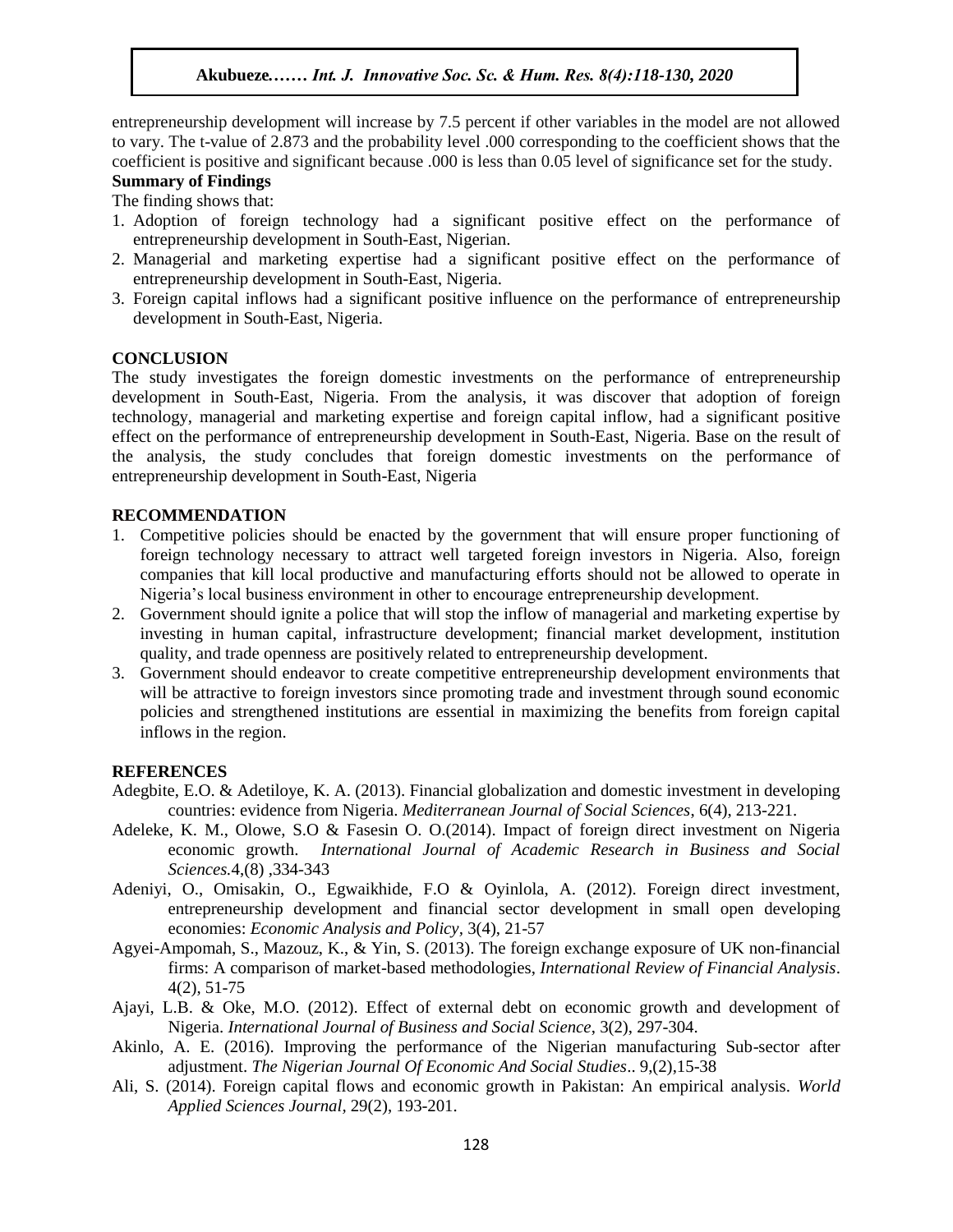- Anthony, A (2015). Impact of foreign portfolio investment on entrepreneurship development: evidence from Nigeria: *European Journal of Business and Management,* 3(3),5-57
- Baghebo, M & Apere, T. O (2014). Foreign portfolio investment and economic growth in Nigeria (1986- 2011): *International Journal of Business and Social Science*. 4(5),7-49
- Bakari, S. (2017). The impact of domestic investment on economic growth: New evidence from Malaysia. *Journal of Smart Economic Growth*, 2(2): 105-121.
- Chiekezie, O. M., Nzewi, H., Ikon, M.A., & Chiekezie, C.S. (2015). A Review of entrepreneurship development in Japan, South Africa and Malaysia: Lessons for Nigeria. *International Journal Of Innovative Research & Development*, 4(2), 89-104
- Edozien, E. C. (2008). Linkages, direct foreign investment and Nigeria's economic development. *Nigeria Journal of Economic and Social Studies,* 2(10), 191-203.
- Egbo, O. P. (2010). An analysis of foreign direct investment inflow and economic growth in Nigeria. Department of Banking and Finance faculty of Business Administration University of Nigeria, Enugu Campus
- Ekene, D.(2014). The impact of foreign portfolio investment (FPI) on entrepreneurship development as well as the long run determinants of foreign portfolio investment in Nigeria: *European Journal of*  wen as the long fun determinants of foreign portiono investment in tyige *Accounting, Auditing and Finance Research* 3(4), 12-48
- Ekienabor, E., Aguwamba, S. & Liman, N. (2016). Foreign direct investment and its effect on the entrepreneurship sector in Nigeria. *International Journal of Scientific and Research Publications.*<br>  $6.6$ , 10.24 6, (5), 10-24
- Elekwa, P., Aniebo, C. & Ogu, C. (2016). Does foreign portfolio investment affect entrepreneurship development in Nigeria. *Journal of Economics and Sustainable Development.* 3 (7),12-39
- Emeka, A., Idenyi, O.S. & Nweze, N.P. (2017). Domestic investment, capital formation and economic growth in NIGERIA. *International Journal in Research and Social Science*, 7(2), 41-65.
- Hamza, F. M. (2017). Impact of foreign direct investment (FDI) on the growth of the Nigerian Economy. *Journal of Business and Finance Management Research.* 3 (2),. 86-97
- Ibrahim, M. (2015). Empirical Evaluated the impact of foreign portfolio investment on entrepreneurship development in Nigeria: *International Journal of Comparative Studies in International Relations and Development,* 7(1),5-57
- Iheanachor, O. (2016). Impact of foreign portfolio investment on entrepreneurship development in Nigeria 1985- 2015: *International Journal of Academic Research in Business and Social Sciences,* 9(5),9-27
- Ilegbinosa, I. A., Micheal, A. & Watson, S. I. (2015). Domestic investment and economic growth in Nigeria From 1970-2013: An econometric analysis. *Canadian Social Science*, 11(6), 70-79.
- James, O. & Johnson, O. (2016). Effect foreign portfolio investment on entrepreneurship development in Nigeria (1986 - 2015): *International Journal of Innovative Finance and Economics Research*  3(6),5-38
- Mbah, P., Ukwuani, B. O. & Okonkwo, O. J.(2017)**.** Effect of globalization on entrepreneurship development in South- East, Nigeria. *International Journal of Academic Research in Economics and Management Sciences*. 6,(4), 174-188
- Niyi, A. A & Ismaila O. (2017). The impact of foreign direct investment on economic growth in Nigeria. *International Journal of Business & Law Research.* 5(1),52-60,
- Nwankwo, O.G, Ademola, O. and Kehinde, O (2013). Effects of globalization on foreign direct investment in Nigeria. *Lorem Journal of Business and Economics (LJBE).* 1 (1), 11-17.
- Okafor, E. I., Hillary C.,& Grace C., (2015). Foreign investment and its effect on entrepreneurship development in Nigeria: *IOSR Journal of Economics and Finance,* 4 *(*6), 01-07
- Olayemi, O. Simon, O., Michael, O. J. (2014). Entrepreneurship contribution of foreign direct investment: A reality of unfulfilled vision in Nigeria. *International Journal of Development and Sustainability. 3 (1) 184-195*
- Ozurumba B. A. (2012). The impact of entrepreneurship development on foreign portfolio investment in Nigeria: *LOSR journal of Economic and Management (LOSRJEM) (2),4,8*